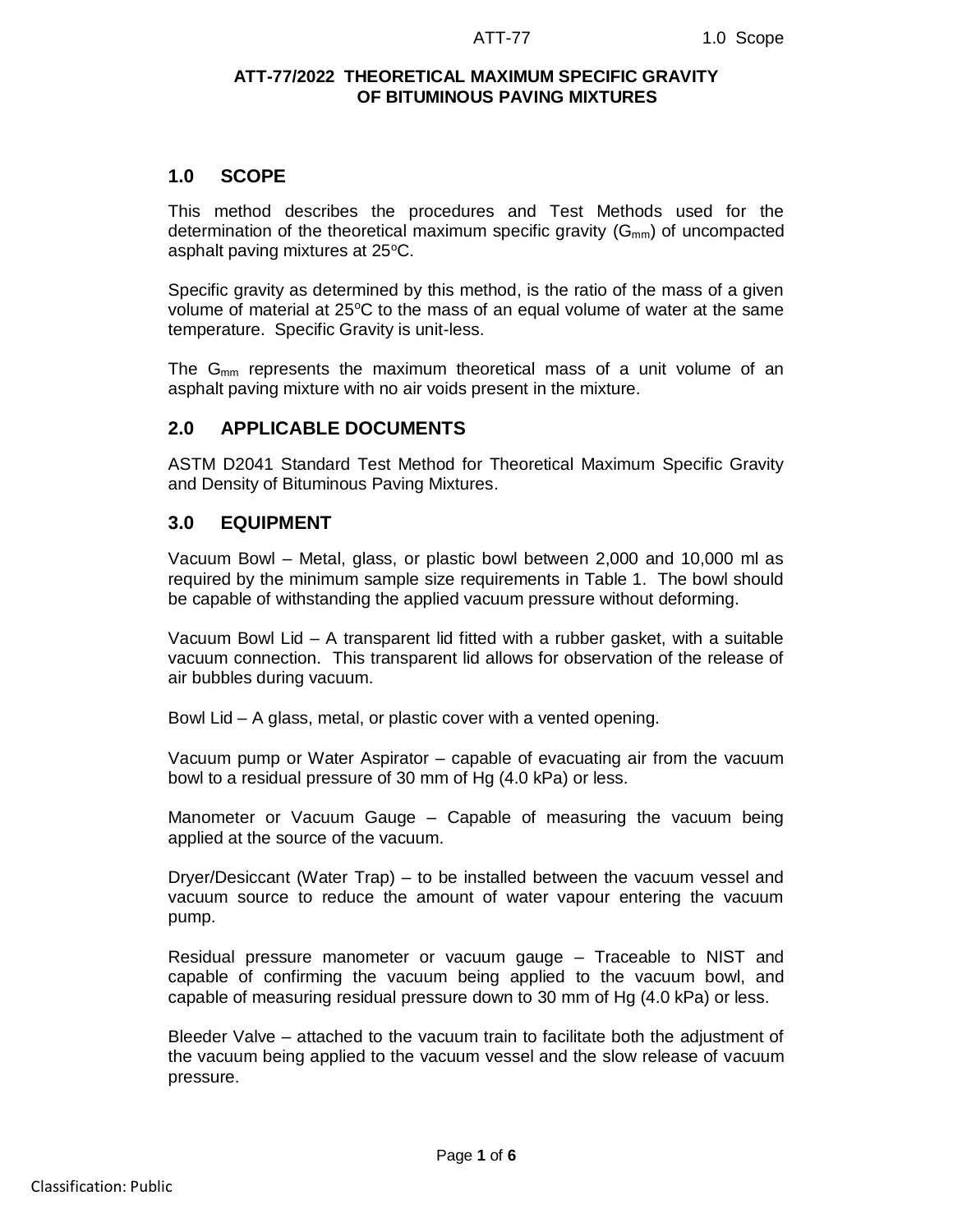Mechanical Agitation Device – capable of applying a gentle but consistent agitation of the sample. This device shall be equipped with a means of firmly anchoring the container so that it does not move on the surface of the device.

Water Bath – capable of maintaining a constant temperature of  $25 \pm 1$  °C. The water bath must be of sufficient size to accommodate immersion of the suspended container with its deaerated sample.

Timer or Stopwatch – used to check the vacuum and agitation time requirement of 15  $\pm$  2 min. Also used to check the time for stabilizing the bowl and sample temperature in the water bath for the required  $10 \pm 1$  min.

Thermometers – Standardized liquid-in-glass, or electronic digital total immersion type, accurate to  $0.5^{\circ}$ C.

Electronic Balance – capable of reading to 0.1 g and having an accuracy of at least 0.01% of the sample mass. The balance may be equipped with a suitable suspension apparatus and holder to permit weighing the sample and container in a temperature controlled water bath. The balance must be operated and calibrated as per manufacturer's recommendations.

Lab Oven – capable of maintaining a temperature of  $110 \pm 5^{\circ}$ C.



Example of the MTD Setup: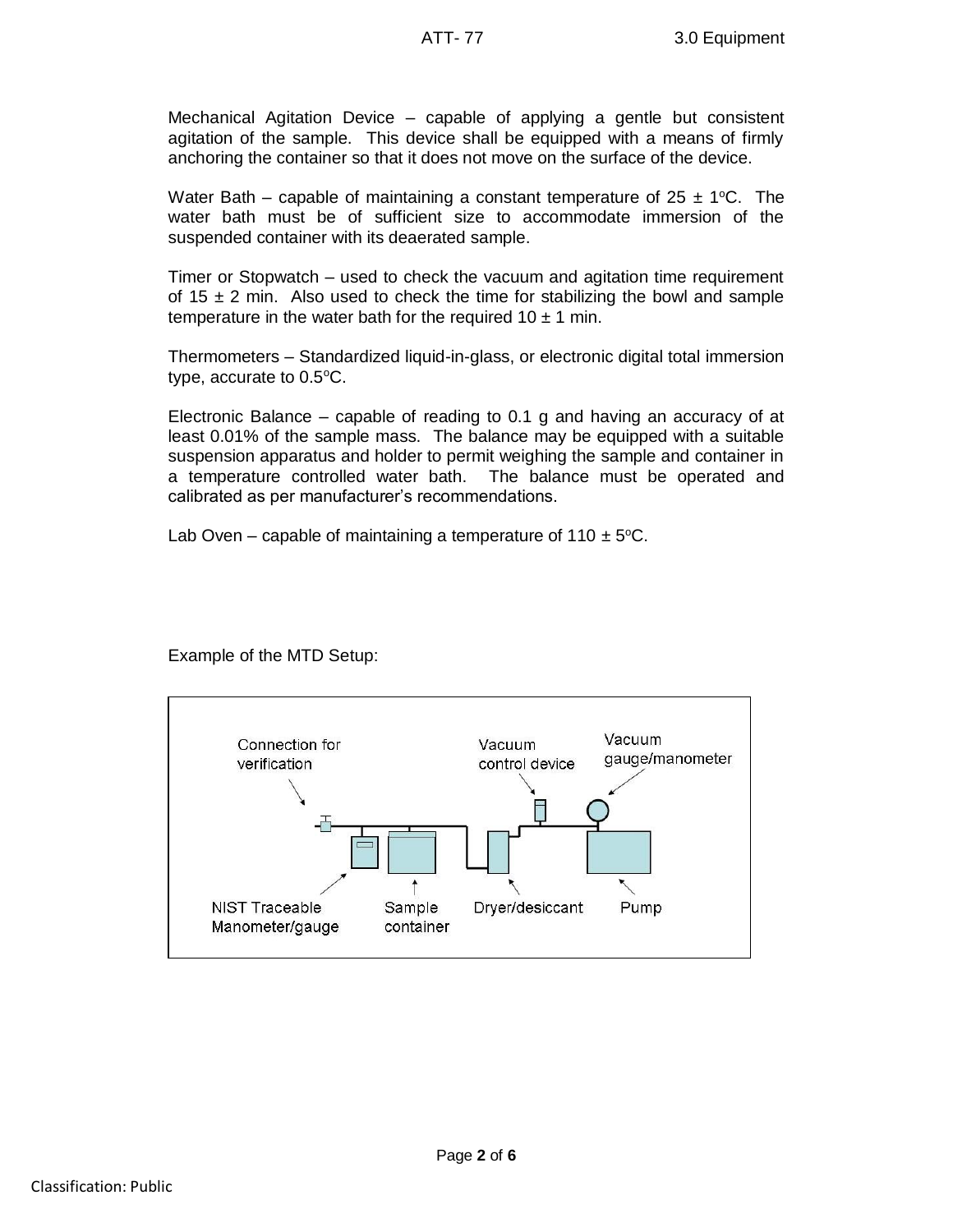# **4.0 PROCEDURE**

## **4.1 Calibration of Containers**

Two procedures are covered here – Bowl & Flask

## **4.1.1 Bowls**

If the bowl is used for weighing under the scale, calibrate the container by accurately determining the mass of the container immersed in potable water at  $25 \pm 1$ <sup>o</sup>C, for 10  $\pm$  1 min. **Designate this mass as "B".** 

If the bowl is used for weighing in air, on top of the balance, place the volumetric lid on the bowl in a water bath for  $10 \pm 1$  min. Remove the water filled bowl with the lid in place, and dry the outside of the bowl & lid, prior to determining the combined mass of the bowl, lid, and water.

#### *Repeat three times and average the results.*

### *Designate this mass as "D".*

*Measure and record the temperature of the water in the bath also.*

### **4.1.2 Flasks**

Calibrate the volumetric flask by accurately determining the mass of the flask filled with water at the temperature of  $25 \pm 1$ °C. Accurate, and consistent filling of the flask shall be ensured by the use of a glass cover plate, or similar smooth flat transparent plate.

#### *Designate this mass as "D".*

*Measure and record the temperature of the water in the bath also.*

## **4.2 Test Sample Preparation**

- 1. As per ATT-37, SAMPLING, Mixes, 3.2.5 Sampling Mix behind Paver, the field samples should be obtained from the mat behind the paver, stored in an insulated container, and then returned to the mobile lab for testing. Once the sample arrives at the lab, it is poured into large mixing pan, then thoroughly blended so that a representative sample can be obtained.
- 2. The appropriate MTD minimum sample size, as shown in Table 1 below, is then weighed out into a tare pan, and allowed to cool to room temperature.
- 3. During the cooling process, separate the particles by hand, taking care to avoid fracturing any aggregate, so that the particles of the fine aggregate portion are not larger than ¼" (6.25mm).
- 4. If the field sample has cooled too much, and is not sufficiently soft to be separated manually, it can be placed inside a lab oven at  $110^{\circ}$ C only until it is pliable enough to be separated by hand.
- 5. After separating the whole test sample, wait till the sample has cooled to room temperature, before proceeding with the testing.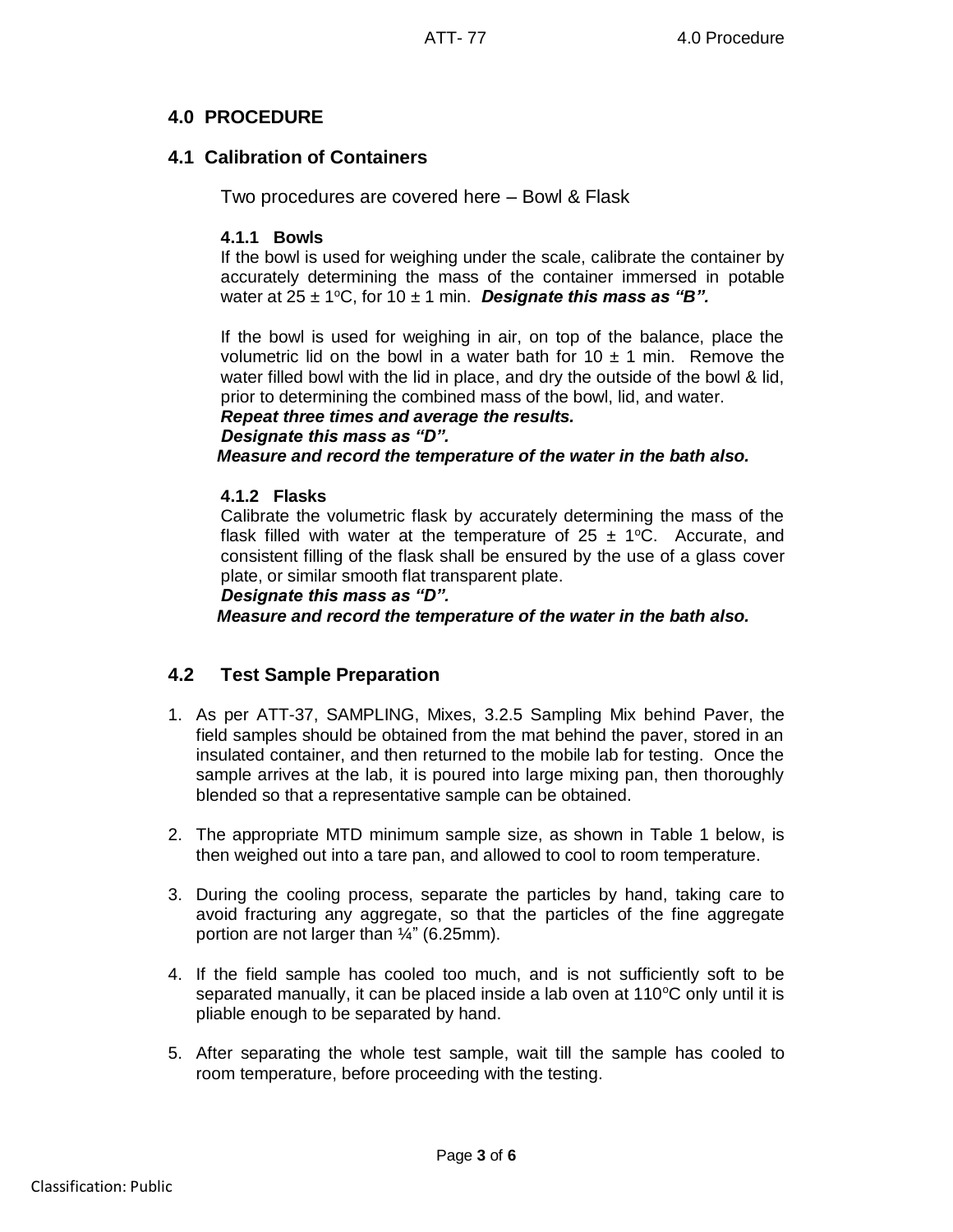| <b>TABLE 1</b>                                        |                                    |
|-------------------------------------------------------|------------------------------------|
| Test Sample Size for G <sub>mm</sub>                  |                                    |
| <b>Nominal Maximum</b><br><b>Aggregate Size</b><br>mm | <b>Minimum</b><br><b>Mass</b><br>g |
| 40                                                    | 4000                               |
| $16 - 25$                                             | 2500                               |
| 12.5 or smaller                                       | 1500                               |

## **4.3 Procedure – General**

*Two different procedures, the bowl and flask method, are covered here.*  **The first 9 steps are for both bowl & flask.**

- 1. Determine and record the mass of the dry bowl or flask, including the cover, to the nearest 0.1 gram.
- 2. Place the sample into the bowl or flask.
- 3. Determine and record the mass of the dry bowl or flask, cover, and loose mix MTD sample to the nearest 0.1 gram.
- 4. Determine and record the actual mass of the sample by subtracting the mass determined in step 1 from the mass determined in Step 3. *Designate this mass as "A".*
- 5. Add sufficient water, at approximately 25°C, into the bowl or flask, to completely submerge the sample by about 25mm (1 inch).
- 6. Place the lid on the bowl, or flask, and attach the vacuum line. To ensure a proper seal between the flask and the lid, wet the O-ring.
- 7. Remove all entrapped air by subjecting the contents to a partial vacuum of  $27.5 \pm 2.5$ mm Hg for  $15 \pm 2$  minutes.
- 8. Agitate the container and contents, either continuously by mechanical device, or manually by vigorous shaking at 2 minute intervals. This agitation also facilitates the removal of any entrapped air.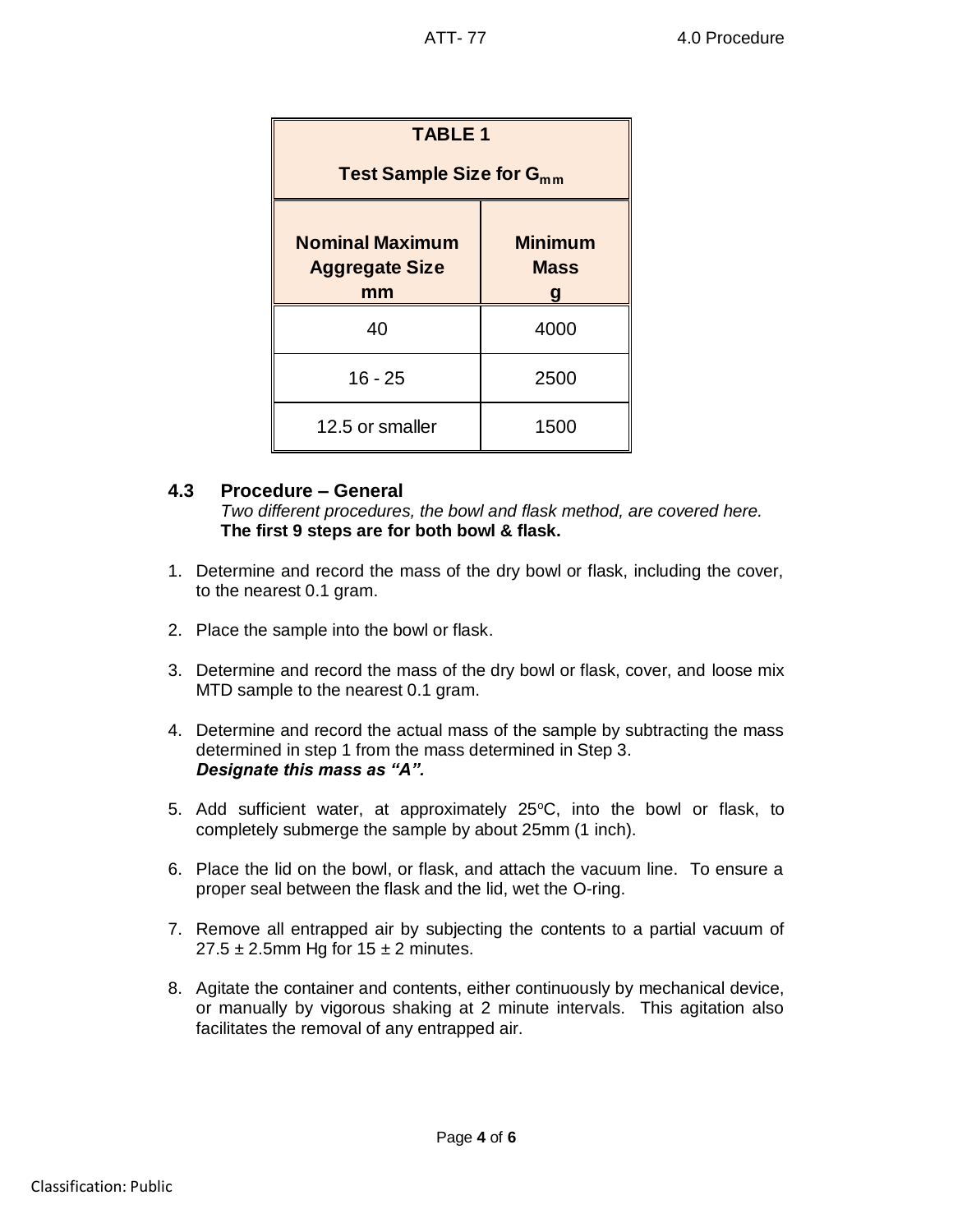- 9. At the end of the vacuum period, turn off the vacuum pump, then gradually release the vacuum pressure using the bleeder valve, remove the bowl from the agitation device, then remove the lid.
- 10. *Weighing in Water (Bowl)* Slowly suspend the bowl (without lid), under a balance equipped with a suitable suspension apparatus and holder (to permit weighing the sample and container in a temperature controlled water bath), for 10 ± 1 minutes, *then determine and record this mass as "B". Measure and record the temperature of the water in the bowl.*
- 11. **Weighing in Air (Bowl)** Slowly submerge the bowl and sample in the 25  $\pm$ 1°C water bath, where it shall remain for 10  $\pm$  1 minute. The lid shall also be placed in the water bath at the same time. While underwater, slide the lid onto the bowl without removing from the water so as to avoid entrapping any air, then firmly press the lid down onto the bowl. Remove the bowl with the lid in place from the water bath. Carefully dry the bowl and lid. *Determine and record the mass of the bowl, sample, and lid.*

*Measure and record the temperature of the water in the bowl.*

Repeat this procedure a second time by removing the lid and placing both the lid and the bowl back into the water bath. While underwater, slide the lid back onto the bowl without removing from the water so as to avoid entrapping any air, then firmly press the lid back down onto the bowl. It is not necessary to wait the 10 minutes before taking the second reading. Remove the bowl with the lid in place from the water bath. Carefully dry the bowl and lid. *Determine and record the mass of the bowl, sample, and lid.*

If the mass varies by more than 1.0 gram, repeat the procedure until any two mass readings are within 1.0 gram.

## *Designate the average mass of these two readings as the mass of the bowl, lid, water and sample.*

12. *Weighing in Air (Flask)* – Slowly fill the flask with water taking care not to introduce air into the sample. Place the flask into the water bath for 10  $\pm$  1 minute to stabilize the temperature without submerging the top of the flask. Measure and record the temperature of the water in the flask. Remove the thermometer and completely fill the flask. Slide the cover plate over the top of the flask, taking care not to entrap air beneath the cover plate. The cover plate shall be the same one used during the calibration of the flask. Wipe any moisture from the exterior of the container and cover plate. Determine the mass of the flask, plate, and its cover plate.

*Determine the mass of the flask, plate, and its contents completely filled with water. Designate this mass as E.*

*Measure and record the temperature of the water in the flask after the test is completed.*